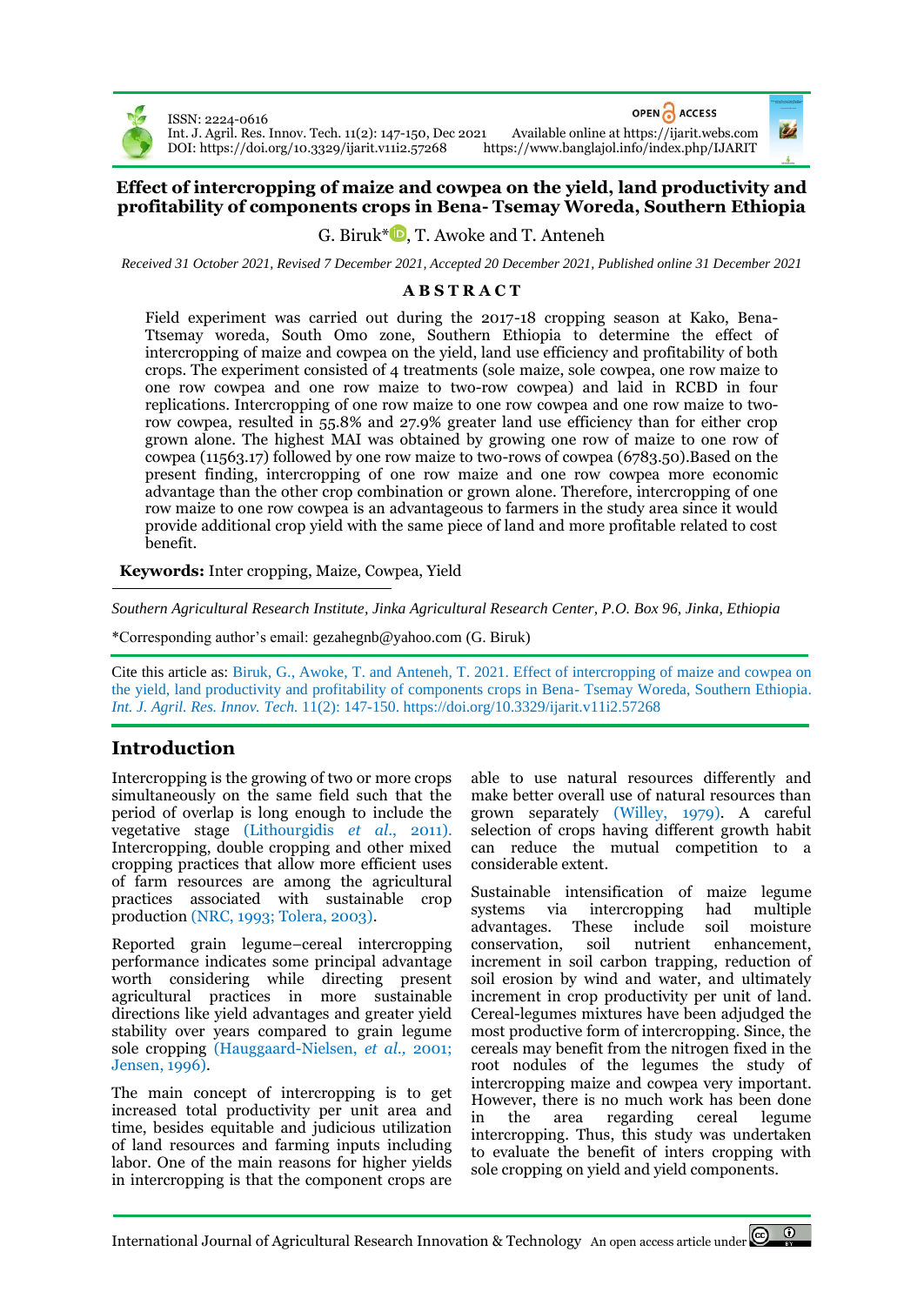# **Materials and Methods**

## *Description of the study area*

This experiment was conducted at Kako, Bena-Tsemay woreda South Omo Zone during 2017-18 cropping season. Kako is located about 730 km from the capital city of Addis Ababa, and 500 km from SNNPRS capital city of Hawassa, in the south eastern part of the country in South Omo zone. It lies at  $036^{\circ}$  40.259' E longitude and  $05^{\circ}$ 38.332' N latitude at an altitude of 1205 masl. The study area has a mean annual rainfall and temperature ranging from 800-1000 mm and 18- 32.1℃, respectively.

### *Experimental treatments and procedures*

Field experiment conducted using 4 treatments and laid in randomized complete block design in 4 replications. The treatments involved sole maize, sole cowpea, one row maize to one row cowpea and one row maize to two-row cowpea.

The study used maize (variety MH 140) and cowpea (variety black eye bean). Maize planted using 80×25 cm of inter and intra row spacing and two-rows of 40 and 20 cm apart were left made between the two maize rows to plant cowpea. Seeds of cowpea placed at 10 cm intra spacing.

#### *Observation and measurement*

Plant height, cob length, grain yield and total biomass were taken from maize plant. Plant height, number of pod per plant, number of seed per pod, grain yield and total biomass were taken from cowpea plant. The collected data were subjected to ANOVA using SAS computer software (SAS Institute, 2000).

Land use efficiency was determined by calculating Land equivalent ratio (LER) using (Mead and Willey, 1980) Land equivalent ratio of maize is calculated as intercrop yield of maize/pure stand yield of maize and that of cowpea is calculated as intercrop yield of cowpea/pure stand yield of cowpea. The overall LER is simply the sum of LER of maize and LER of cowpea. The competitive value is determined by calculating the ratio of the individual LER's of the two crops.

#### Where,

Yab = Intercrop yield of crop "a" Yba = Intercrop yield of crop " $\overrightarrow{b}$ " Yaa = Pure stand crop yield of "a"  $Ybb = P$ ure stand crop yield of "b"

LER= 1: no advantage of intercrop

LER<1: intercropping reduce total yield

LER>1: intercropping increase total yield thus beneficial

Finally, the monetary advantage index (MAI) was calculated since none of the above competition indices provides any information on the economic advantage of the intercropping system. The calculation of MAI was as follows:

MAI = (value of combined intercrops) (LER-1) /LER

# **Results and Discussion**

#### *Effect of intercropped cowpea with maize on plant height, cob length, grain yield and total biomass of maize*

There was no significant effect of intercropping on plant height and cob length of maize plant (Table 1). Maize yield was significantly influenced by cropping system. The highest grain yield  $(4228.67 \text{ kg} \text{ ha}^{-1})$  was obtained by sole cropping system. This could be attributed to high plant density and lack of competition for resources such as light, nutrients and water. Among the intercrops, the grain yield of maize is higher when intercropped with the ratio of one row maize to two-row cowpea 3577.67 kg ha-1 followed by one row maize to one row cowpea  $3271.00 \text{ kg}$  ha<sup>-1</sup> (Table 1). Factors that affect competition in intercropping systems were not determined in the present study. However, differences in the depth of roots, lateral root spread and root densities are some of the factors that affect competition between the component crops in an intercropping system for nutrients (Eskandari and Ghanbari, 2009). Previous studies reported yield reduction in cowpea and maize in maize-cowpea intercrops (Willey and Osiru, 1972) due lower plant densities.

Maize total biomass was significantly influenced by cropping system. The highest total biomass was obtained from sole cropping (17.39 t ha<sup>-1</sup>). The total biomass of maize is higher when intercropped with the ratio of one row maize to two-row cowpea (16.17 t ha-1) followed by one row maize to one row cowpea  $(14.35 \text{ t} \text{ ha}^{-1})$  (Table 1).

LER= Yab/ Yaa + Yba/ Ybb

Table 1. Effect of intercropped cowpea with maize on yield and yield components of maize.

| Treatments         | $PH$ (cm) | $CL$ (cm) | $GY(Kg ha^{-1})$     | $TBM$ (t ha-1)     |
|--------------------|-----------|-----------|----------------------|--------------------|
| Sole maize         | 217.80    | 17.60     | 4228.67 <sup>a</sup> | 17.39 <sup>a</sup> |
| 1Maize: 1Cowpea    | 216.27    | 17.42     | $3271.00^c$          | $14.35^{b}$        |
| 1Maize: 2Cowpea    | 217.18    | 17.00     | $3577.67^b$          | 16.17 <sup>a</sup> |
| LSD <sub>5</sub> % | NS        | <b>NS</b> | 283.29               | 1.39               |
| CV(%)              | 16.94     | 36.30     | 19.20                | 14.50              |

*Mean values within column followed the same letters are not significantly different (P < 0.05). PH=Plant height, CL=Cob length, GY=Grain yield and TBM=Total biomass.*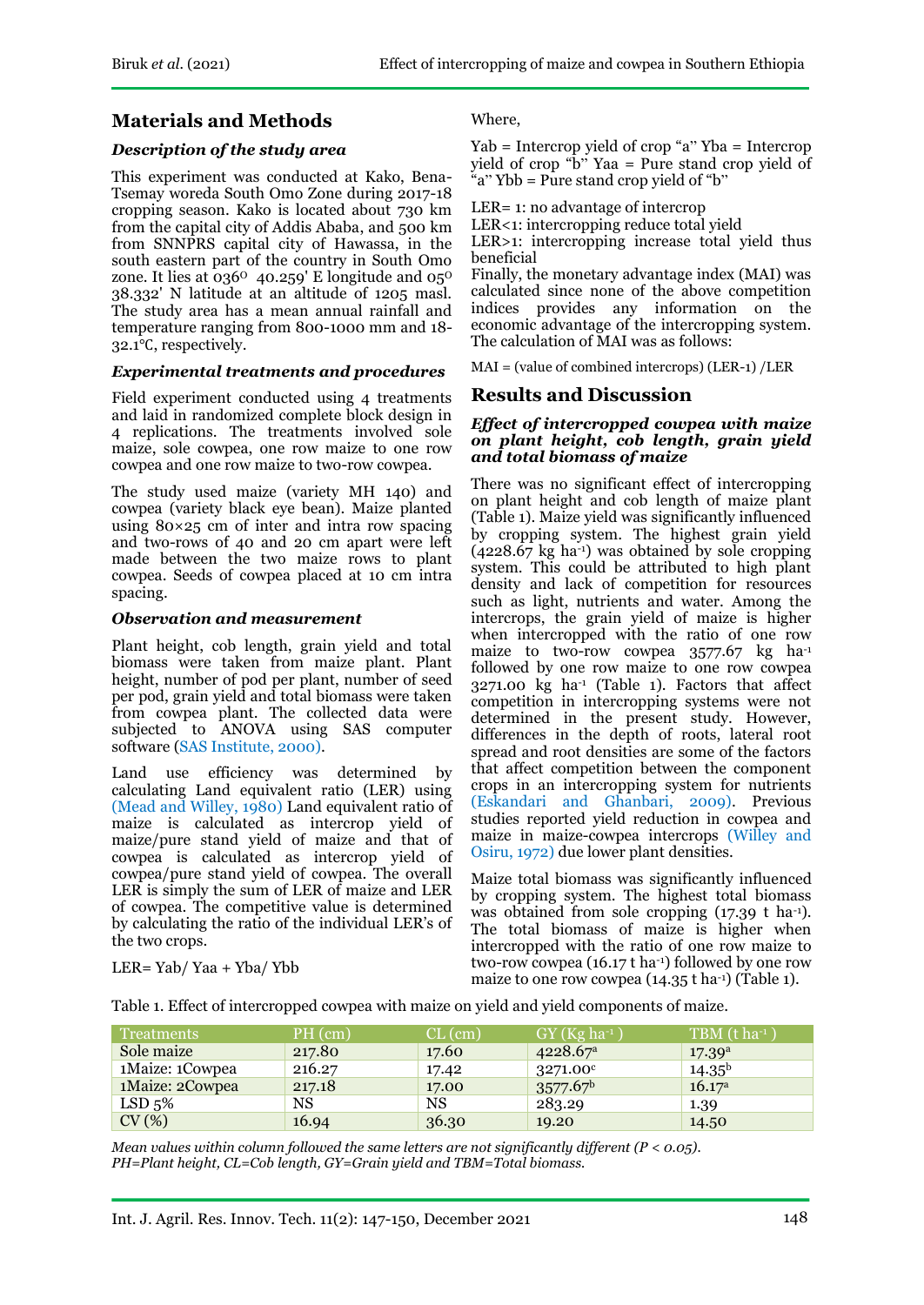#### *Effect of intercropped cowpea with maize on plant height, number of pod per plant, number of seed per pod, grain yield and total biomass of cowpea*

There was no significant effect of intercropping on plant height, number of pod per plant and number of seed per plant of cowpea plant (Table 2).

Cowpea yield was significantly influenced by cropping system. The highest grain yield (1317.13 kg ha-1) was obtained by sole cropping system. The grain yield of cowpea is higher when intercropped with the ratio of one row maize to one row cowpea 1033.77 kg ha-1 followed by one row maize to two-row cowpea 568.63 kg ha-1 (Table 2). This is consistent with the findings of Alhaji (2008) he observed reduction in cowpea

yield due to high maize density in the intercropping system.

Chemeda (1997) reported higher grain yield under sole cowpea compared to intercropping. Competition for water, nutrients and shading are probably the two factors that reduced cowpea yield under high numbers of maize plants in Intercrop (Lesoing and Francis, 1999).

Cowpea total biomass was significantly influenced by cropping system. The highest total biomass  $(5.51 \text{ t} \text{ ha}^{-1})$  was obtained by sole cropping system. The total biomass of cowpea is higher when intercropped with the ratio of one row maize to one row cowpea  $(3.50 \text{ t} \text{ ha}^{-1})$ followed by one row maize to two-row cowpea  $(2.33 \text{ t} \text{ ha}^{-1})$  (Table 2).

Table 2. Effect of intercropped cowpea with maize on yield and yield components of cowpea.

| Treatments         | PH(cm) | <b>NPPP</b> | <b>NSPP</b> | $GY(Kg ha^{-1})$     | $\overline{\text{TBM}}$ (t ha-1) |
|--------------------|--------|-------------|-------------|----------------------|----------------------------------|
| Sole cowpea        | 48.26  | 32          | 10.67       | $1317.13^a$          | 5.501 <sup>a</sup>               |
| 1Maize: 1Cowpea    | 49.13  | 30          | 10.00       | 1033.77 <sup>a</sup> | 3.50 <sup>b</sup>                |
| 1Maize: 2Cowpea    | 48.83  | 30          | 9.66        | 568.63 <sup>b</sup>  | $2.33^{\circ}$                   |
| LSD <sub>5</sub> % | NS     | NS          | NS          | 295.78               | 0.31                             |
| CV(%)              | 19.30  | 11.90       | 6.90        | 9.98                 | 14.50                            |

*Mean values within column followed the same letters are not significantly different (P < 0.05). PH=Plant height, NPPP=Number of pod per plant, NSPP=Number of seed per plant, GY=Grain yield and TBM=Total biomass.*

#### *Land Equivalent Ratio (LER) and Monetary Advantage Index (MAI) of intercropped maize with cowpea*

The land equivalent ratio (LER) was greater when maize intercropped with cowpea. The highest LER was obtained by growing one row maize to one row cowpea (1.558) followed by one row maize to two-row cowpea (1.279) (Table 3).

The highest MAI was obtained by growing one row maize and one row cowpea (11563.17) followed by one row maize and two-row cowpea (6783.50). Intercropping of one row maize and one row cowpea more economic advantage (32285.70 Ebirr) than the other crop combination or grown alone (Table 3).

Table 3. Land Equivalent Ratio (LER) Monetary Advantage Index (MAI) of intercropped maize with cowpea.

| <b>Treatments</b> | Grain yield (Kg ha-1) |         | <b>LER</b>                   | <b>MAI</b> | Value ha-1<br>(Eth. Birr) |
|-------------------|-----------------------|---------|------------------------------|------------|---------------------------|
|                   | Maize                 | Cowpea  |                              |            |                           |
| Sole maize        | 4228.67               |         | $\qquad \qquad \blacksquare$ |            | 31715.03                  |
| Sole cowpea       |                       | 1317.13 | $\overline{\phantom{a}}$     | $\sim$     | 9878.47                   |
| 1Maize: 1Cowpea   | 3271.00               | 1033.77 | 1.558                        | 11563.17   | 32285.70                  |
| 1Maize: 2Cowpea   | 3577.67               | 568.63  | 1.279                        | 6783.50    | 31097.20                  |

Intercropping of one row maize to one row cowpea and one row maize to two-row cowpea, reduces maize yield by  $957.67$  and  $651$  kg ha<sup>-1</sup>, respectively. However, intercropping of one row maize to one row cowpea and one row maize to two-row cowpea, resulted in 55.8 and 27.9% greater land use efficiency than for either crop grown alone (Table 3). Therefore, this showed that land utilization efficiency for maize- cowpea intercropping was more advantageous than for sole cropping. A LER greater than 1.0 has been reported with bean maize intercropping (Saban *et al*., 2007).

# **Conclusion and Recommendation**

Based on the present finding, land use efficiency improved by 55.8% when intercropping of one row maize to one row cowpea and intercropping of one row maize to two-row cowpea was by 27.9%, which indicated that when intercropped, the productivity was higher than the sole. The highest MAI was obtained by growing one row maize to one row cowpea (11563.17) followed by one row maize to two-row cowpea (6783.50). Intercropping of one row maize and one row cowpea more economic advantage (32285.70